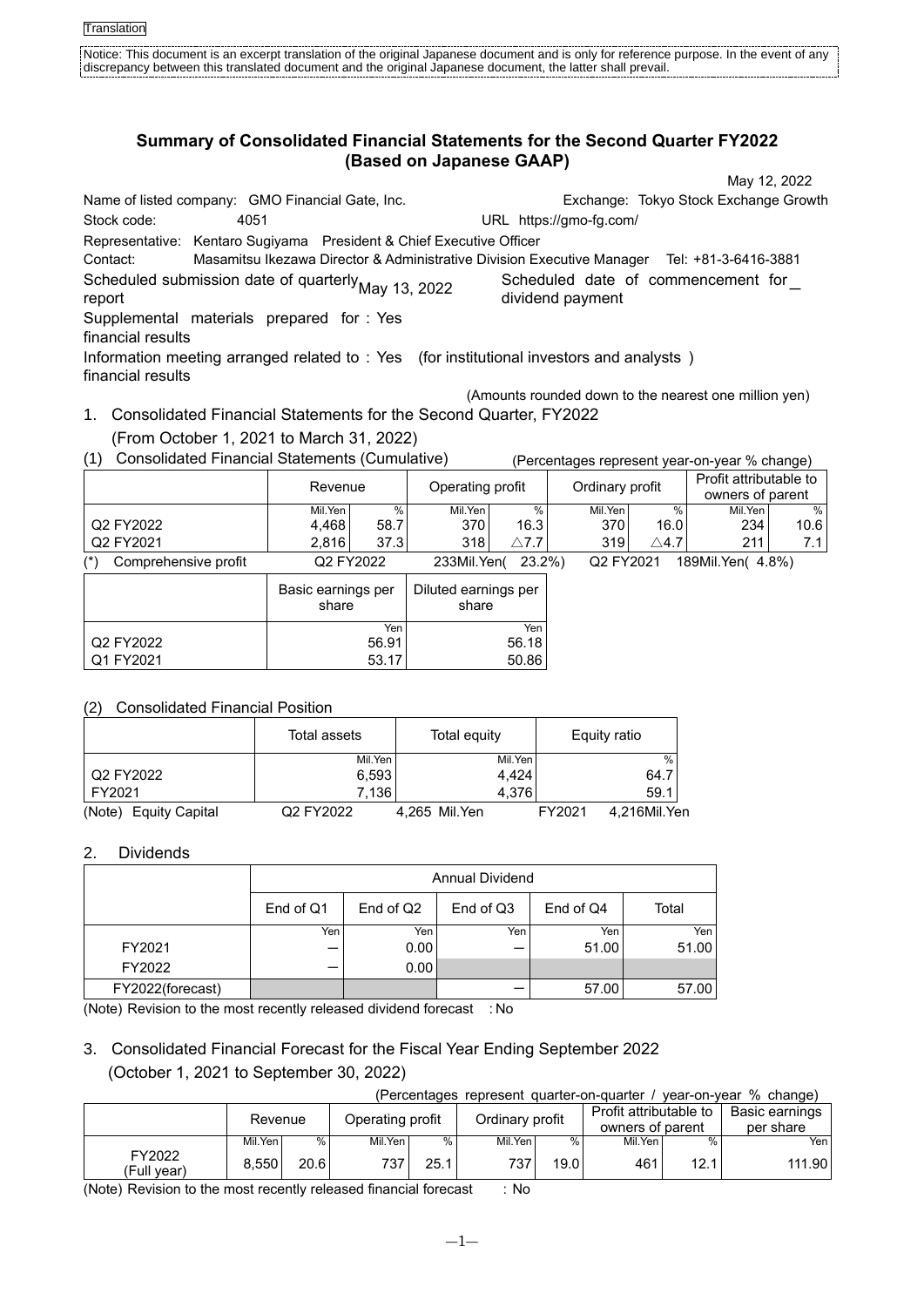| Translation |  |
|-------------|--|
|             |  |

| Notice: This document is an excerpt translation of the original Japanese document and is only for reference purpose. In the event of any<br>discrepancy between this translated document and the original Japanese document, the latter shall prevail. |                                            |
|--------------------------------------------------------------------------------------------------------------------------------------------------------------------------------------------------------------------------------------------------------|--------------------------------------------|
| Notes:                                                                                                                                                                                                                                                 |                                            |
| Changes of important subsidiaries during the period<br>(1)                                                                                                                                                                                             | : No                                       |
| (change of specific subsidiaries that leads to a change in the scope of consolidation)                                                                                                                                                                 |                                            |
| Number of new subsidiaries<br>- (Name<br>$\lambda$                                                                                                                                                                                                     | ; Number of excluded subsidiaries: - (Name |
| (2) Adoption if the accounting method peculiar to quarterly financial statements                                                                                                                                                                       | : No                                       |
| Changes in the accounting policy / changes in the accounting estimation<br>(3)                                                                                                                                                                         |                                            |
| [1] Changes in accounting policy required by accounting criteria                                                                                                                                                                                       | :Yes                                       |
| [2] Changes in accounting policy other than [1]                                                                                                                                                                                                        | :No                                        |
| [3] Changes in accounting estimations                                                                                                                                                                                                                  | :No                                        |
| [4] Restatement of prior period financial statements                                                                                                                                                                                                   | :No                                        |

## (4) Number of shares issued (common stock)

- [1] Number of shares issued at the end of the term (including treasury stock)
- [2] Number of treasury shares at the end of the term

[3] Average number of shares during the term

| Q2 FY2022 | 4,130,110 FY2021 |           | 4,106,320 |
|-----------|------------------|-----------|-----------|
| Q1 FY2022 | 88               | FY2021    | 65        |
| Q1 FY2022 | 4,114,079        | Q2 FY2021 | 3,980,328 |

\* Quarterly financial statements are not subject the review by certified public accountants or financial statement auditors.

\* Explanation of the appropriate use of forecasts and other special notes The forward-looking statements, including business results forecasts, contained in this document are based on information available to the company at the time of preparation and on certain assumptions deemed reasonable by the company. Forward-looking statements are not intended as a promise of actual results by the company. Actual results may differ materially due to a variety of factors. For more regarding assumptions related to earnings forecasts and precautions concerning the use of earnings forecasts, see 1.Qualitative Information on Quarterly Consolidated Financial Statements (3) Discussion of consolidated earnings forecasts and other forward-looking information on page 6 of Attached Materials.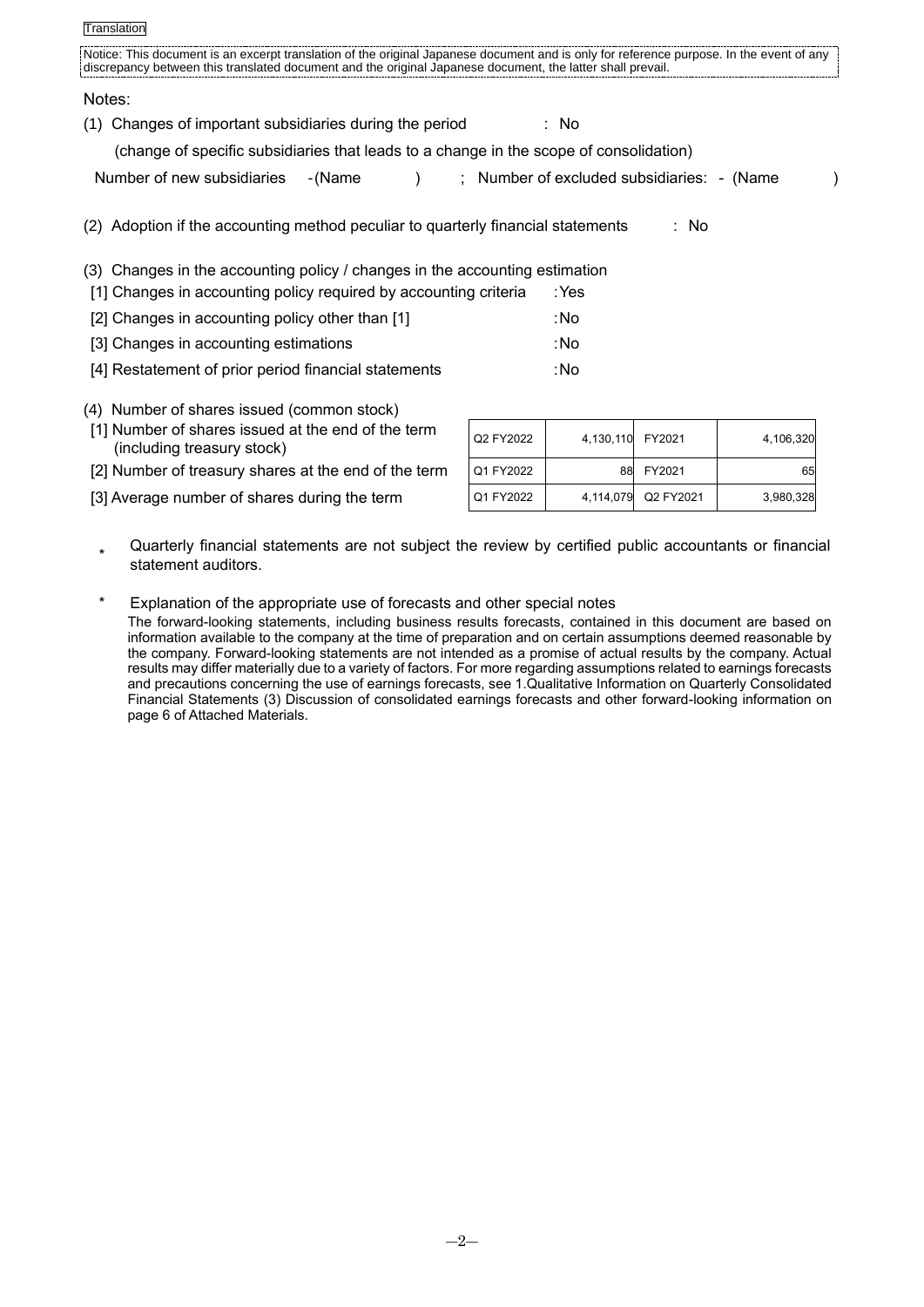## Table of contents of attachments

| 1. Qualitative Information on Quarterly Consolidated Financial Statements4                     |  |
|------------------------------------------------------------------------------------------------|--|
|                                                                                                |  |
|                                                                                                |  |
| (3) Discussion of consolidated earnings forecasts and other forward-looking information6       |  |
|                                                                                                |  |
|                                                                                                |  |
|                                                                                                |  |
| (2) Quarterly consolidated statement of income and statement of comprehensive income9          |  |
| (3) Quarterly consolidated statement of cash flows (and contain and contain an annuminative 11 |  |
|                                                                                                |  |
|                                                                                                |  |
|                                                                                                |  |
|                                                                                                |  |
| (Segment Information) ………………………………………………………………………………………12                                      |  |
| (Significant subsequent matter)……………………………………………………………………………12                                 |  |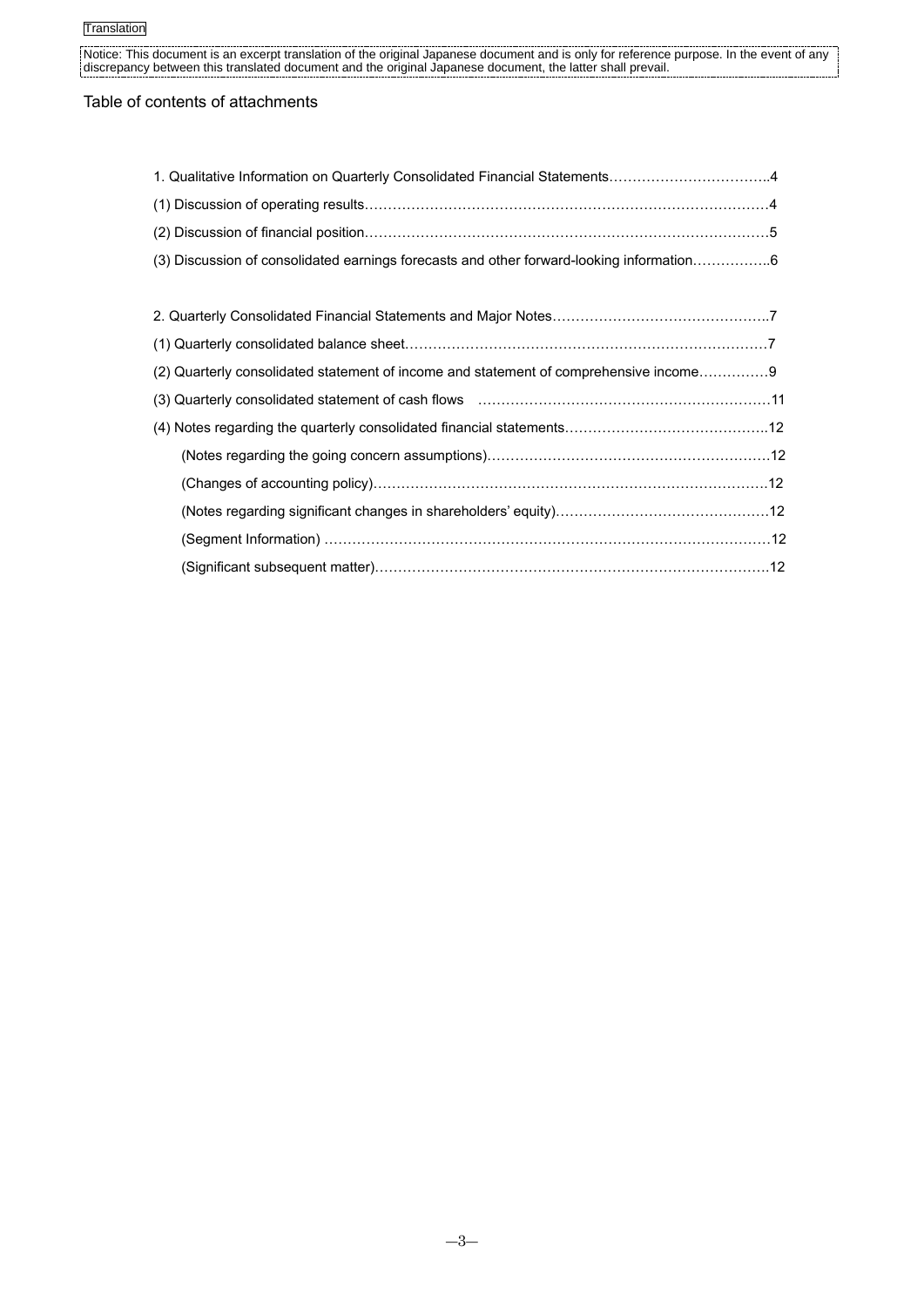## 1. Qualitative Information on Quarterly Consolidated Financial Statements

## (1) Discussion of operating results

Forward-looking statements in this document reflect GMO Financial Gate Group judgements as of the end of the cumulative consolidated second quarter of the fiscal year ending September 2022.

Financial results for the cumulative consolidated second quarter of the fiscal year ending September 2022 (October 1, 2021 to March 31, 2022) are as follows.

|                                                         |                                                                         |                                 | (Unit: Thousand Yen) |
|---------------------------------------------------------|-------------------------------------------------------------------------|---------------------------------|----------------------|
|                                                         | Six Months Ended March 31, 2021                                         | Six Months Ended March 31, 2022 | <b>Difference</b>    |
|                                                         | (October 1, 2020 to March 31, 2021) (October 1, 2021 to March 31, 2022) |                                 | (% )                 |
| Revenue                                                 | 2,816,315                                                               | 4,468,335                       | 58.7                 |
| Operating profit                                        | 318,912                                                                 | 370,952                         | 16.3                 |
| Ordinary profit                                         | 319,549                                                                 | 370,591                         | 16.0                 |
| Quarterly profit<br>attributable to owners of<br>parent | 211,636                                                                 | 234,115                         | 10.6                 |

## a. Revenue

We recorded revenue of ¥4,468,335 thousand (up 58.7% year on year).

During the three months ended March 31, 2022, the quasi-state of emergency remained in effect most of the period due to the spread of a new COVID-19 variant, which affected certain merchants, primarily restaurants, who were requested to shorten business hours. However, initial sales, centered on sales of payment terminals, steadily increased and stock-model revenue also showed steady growth with increased number of new installation, contributing to recording revenue in excess of the forecast for the six months ended March 31, 2022 of ¥4,052 million announced at the beginning of the year.

Revenue by business model for the six months ended March 31, 2022 is as follows.

|                            |                                                                        | (Unit: Thousand yen) |
|----------------------------|------------------------------------------------------------------------|----------------------|
|                            | Six months ended March 31, 2022<br>(October 1, 2021 to March 31, 2022) | Ratio (%)            |
| Initial (Initial sales)    | 3,098,100                                                              | 69.3                 |
| Stock (Fixed fee sales)    | 392,376                                                                | 8.8                  |
| Fee (Processing fee sales) | 520,919                                                                | 11.7                 |
| Spread (Merchant sales)    | 456,938                                                                | 10.2                 |
| Total                      | 4,468,335                                                              | 100.0                |

## b. Operating profit

We recorded operating profit of ¥370,952 thousand (up 16.3% year on year).

During the three months ended March 31, 2022, although stock-model revenue, consisting of highly profitable stock, fee and spread revenues, showed sluggish growth due to the declaration of a quasi-state of emergency in addition to the negative impact of seasonality on TRX volume and value, operating profit increased through our ongoing efforts to promote sales and operation of payment terminals. We also secured a year-on-year increase in growth rate and recorded operating profit in excess of the forecast for the six months ended March 31, 2022 of ¥359 million announced at the beginning of the year through appropriate cost management while making necessary investments in various areas including continued employment of human resources to support growth.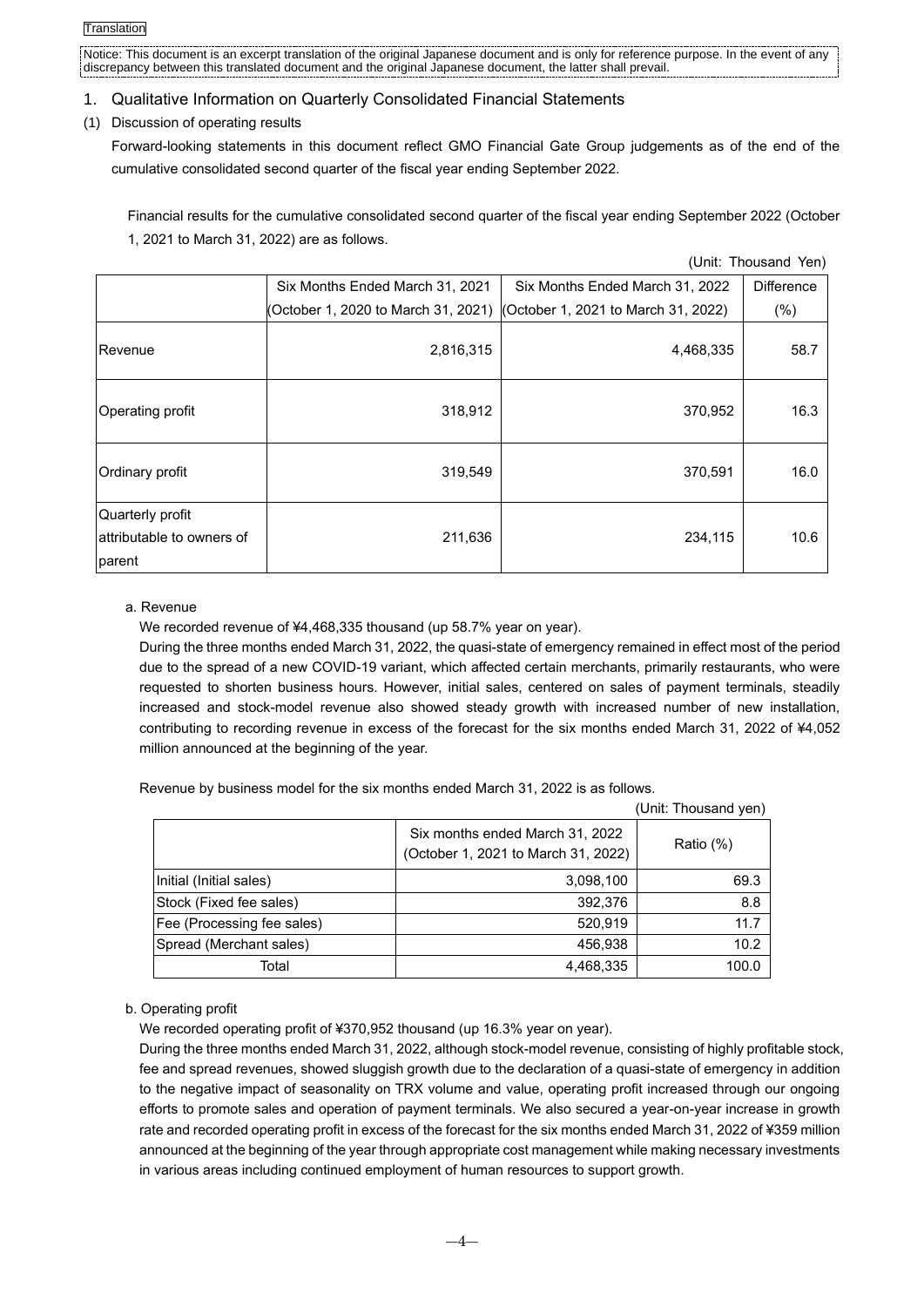### c. Profit attributable to owners of parent

We recorded profit attributable to owners of parent of ¥234,115 thousand (up 10.6% year on year).

#### (2) Discussion of financial position

(a) Summary of assets, liabilities and net assets

(Assets)

As of March 31, 2022, current assets decreased ¥640,975 thousand from September 30, 2021 to ¥5,148,602 thousand. This was mainly because merchandise increased ¥908,602 thousand as we increased the payment terminal inventory to a safe level considering the situation of the semiconductor market, and cash and cash equivalents decreased ¥1,815,279 thousand as a result of shortening the deposit cycle applicable to merchants in a bid to enhance our competitive advantage in the offline cashless payment market. Non-current assets increased ¥98,012 thousand from September 30, 2021 to ¥1,444,554 thousand mainly due to an increase in software of ¥135,640 thousand despite decreases in goodwill and customer-related assets of ¥22,219 thousand and ¥21,405 thousand, respectively, due to amortization.

As a result, total assets decreased ¥542,962 thousand from September 30, 2021 to ¥6,593,157 thousand.

#### (Liabilities)

As of March 31, 2022, current liabilities decreased ¥584,379 thousand from September 30, 2021 to ¥2,135,303 thousand. This was mainly because accounts payable and deposits received decreased ¥110,281 thousand and ¥931,014 thousand, respectively, despite an increase in short-term loans payable of ¥500,000 thousand. Noncurrent liabilities decreased ¥6,797 thousand from September 30, 2021 to ¥33,229 thousand mainly due to a decrease in deferred tax liabilities of ¥6,554 thousand.

As a result, total liabilities decreased ¥591,176 thousand from September 30, 2021 to ¥2,168,532 thousand.

#### (Net assets)

As of March 31, 2022, total net assets increased ¥48,213 thousand from September 30, 2021 to ¥4,424,624 thousand. This was mainly because retained earnings increased ¥234,115 thousand due to recording of profit attributable to owners of parent while retained earnings decreased ¥209,419 thousand due to distribution of dividend from surplus.

#### (b) Cash flows

As of March 31, 2022, cash and cash equivalents ("cash") decreased ¥1,815,278 thousand from September 30, 2021 to ¥1,618,341 thousand.

The following is a summary of cash flows from each activity during the six months ended March 31, 2022.

### (Cash flows from operating activities)

Cash used in operating activities during the six months ended March 31, 2022 was ¥1,842,590 thousand (cash provided of ¥130,842 thousand for the six months ended March 31, 2021). While cash increased due to recording of profit before income taxes of ¥370,591 thousand, cash decreased due mainly to a decrease in deposits received of ¥931,014 thousand, an increase in inventory of ¥908,580 thousand and an increase in trade receivables of ¥149,415 thousand.

#### (Cash flows from investing activities)

Cash used in investing activities during the six months ended March 31, 2022 was ¥304,485 thousand (¥205,303 thousand for the six months ended March 31, 2021) mainly because cash decreased due to purchase of intangible fixed assets of ¥299,608 thousand.

#### (Cash flows from financing activities)

Cash provided by financing activities during the six months ended March 31, 2022 was ¥331,797 thousand (cash used of ¥21,175 thousand for the six months ended March 31, 2021) mainly because cash increased due to an increase in short-term loans payable of ¥500,000 thousand while cash decreased due to payments of dividends of ¥188,449 thousand.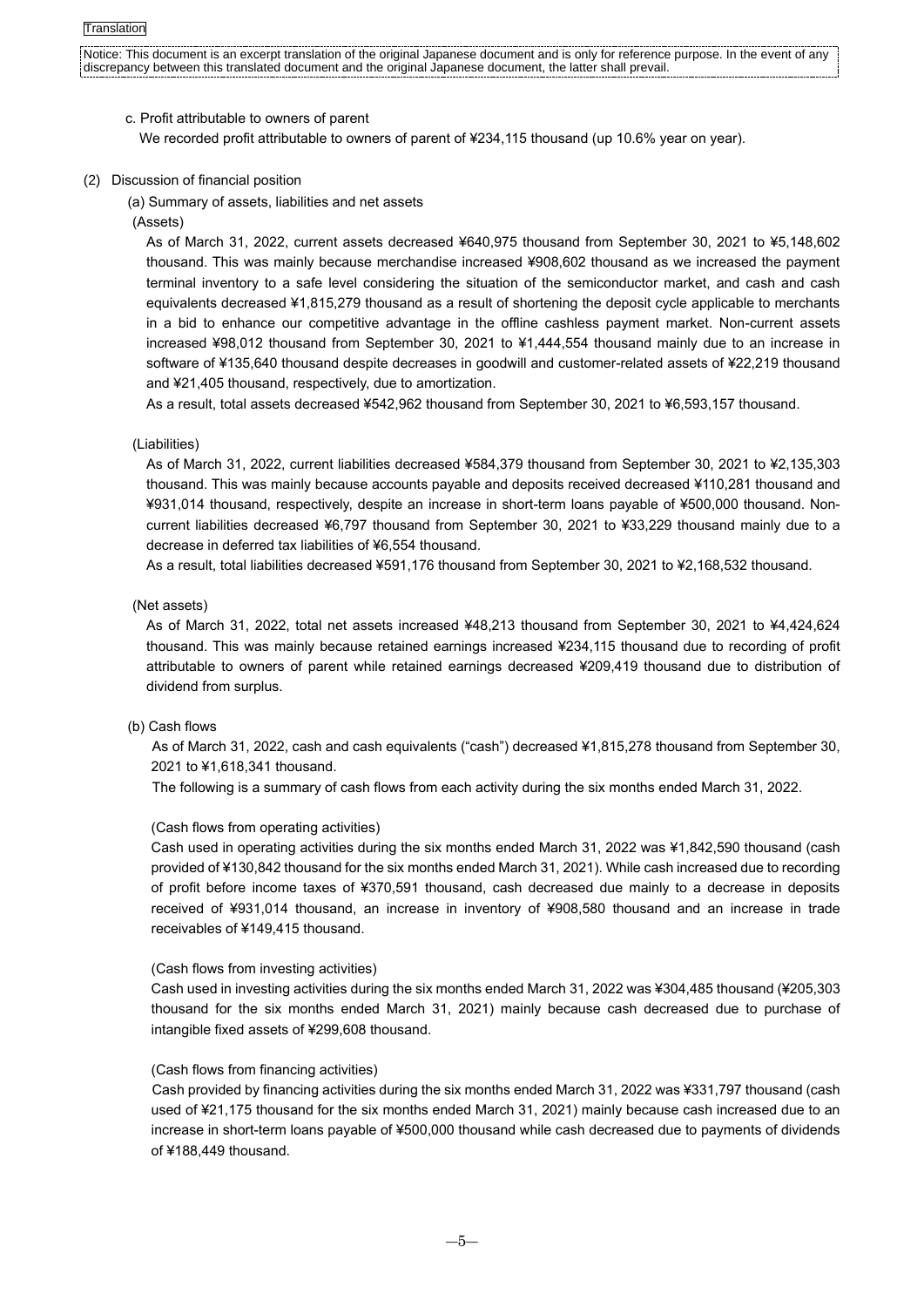#### (3) Discussion of consolidated earnings forecasts and other forward-looking information

There is no change in the consolidated earnings forecasts for the year ending September 30, 2022 from those previously released on November 11, 2021.

In the offline cashless payment market in which the Group operates, the number of merchants adopting the cashless payment is on the rise against a backdrop of the government-led promotion and diversifying payment methods as well as a shift to safe payment methods amid the COVID-19 crisis. Under such environment, the Group is focusing on sales of payment terminals meeting the needs of merchants, enhancement of payment processing centers, and acquisitions of new merchants and alliance partners.

For the year ending September 30, 2022, although the future outlook remains uncertain due to the spread of COVID-19 Omicron variant, we expect to record revenue of ¥8,550 million (up 20.6% year on year), operating profit of ¥737 million (up 25.1% year on year), ordinary profit of ¥737 million (up 19.0% year on year) and profit attributable to owners of parent of ¥461 million (up 12.1% year-on-year) by steadily carrying out our growth strategies, including growth in sales of next-generation payment terminal stera, sales and installment of payment terminals in the IoT domain, accumulation of stock-model revenue through an increase in the number of terminals in use.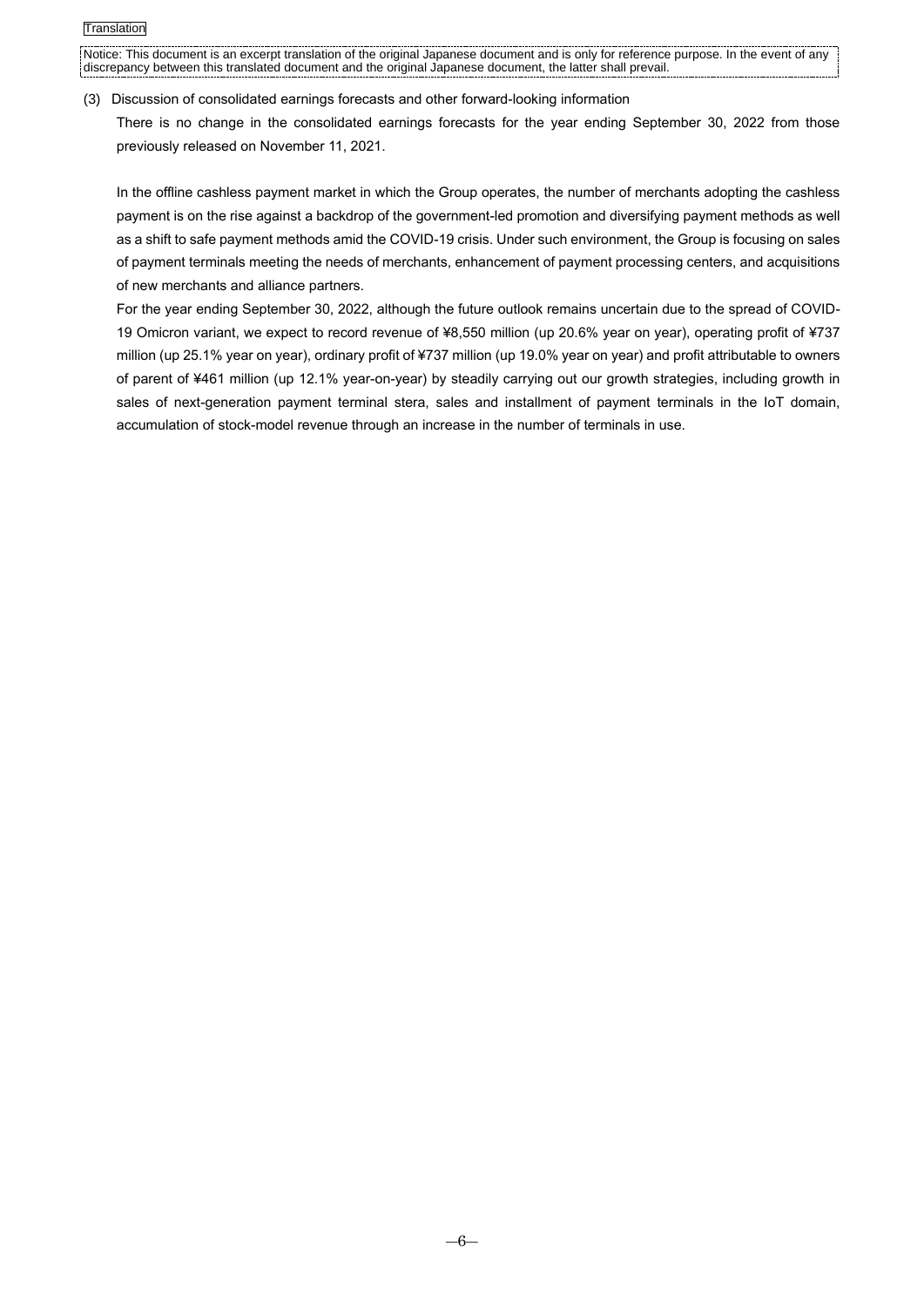# 2. Quarterly Consolidated Financial Statements and Major Notes

## (1) Quarterly consolidated balance sheet

|                                    |                                                                     | (Unit: Thousand yen)                                                 |
|------------------------------------|---------------------------------------------------------------------|----------------------------------------------------------------------|
|                                    | End of previous consolidated<br>fiscal year<br>(September 30, 2021) | End of Q2 of current<br>consolidated fiscal year<br>(March 31, 2022) |
| Assets                             |                                                                     |                                                                      |
| <b>Current assets</b>              |                                                                     |                                                                      |
| Cash and cash equivalents          | 3,433,620                                                           | 1,618,341                                                            |
| Trade accounts receivable          | 521,859                                                             | 671,264                                                              |
| Merchandise                        | 1,614,846                                                           | 2,523,448                                                            |
| Other financial assets             | 222,334                                                             | 339,027                                                              |
| Allowance of doubtful accounts     | $\triangle$ 3,082                                                   | $\triangle$ 3,479                                                    |
| Total current assets               | 5,789,578                                                           | 5,148,602                                                            |
| Non-current assets                 |                                                                     |                                                                      |
| Property, plant and equipment      | 60,281                                                              | 52,876                                                               |
| Intangible fixed assets            |                                                                     |                                                                      |
| Software                           | 646,884                                                             | 782,524                                                              |
| Software in progress               | 192,938                                                             | 220,878                                                              |
| Customer-related assets            | 128,432                                                             | 107,027                                                              |
| Goodwill                           | 222,192                                                             | 199,972                                                              |
| Other intangible fixed assets      | 2,549                                                               | 888                                                                  |
| Total intangible fixed assets      | 1,192,997                                                           | 1,311,291                                                            |
| Investments and other assets       |                                                                     |                                                                      |
| Lease deposits                     | 23,645                                                              | 23,224                                                               |
| Bankruptcy rehabilitation claims   | 995                                                                 | 1,006                                                                |
| Deferred tax assets                | 69,597                                                              | 57,143                                                               |
| Other investments and other        | 19                                                                  | 19                                                                   |
| Allowance for doubtful accounts    | $\triangle$ 995                                                     | $\triangle$ 1,006                                                    |
| Total investments and other assets | 93,262                                                              | 80,386                                                               |
| Totale non-current assets          | 1,346,541                                                           | 1,444,554                                                            |
| Total assets                       | 7,136,119                                                           | 6,593,157                                                            |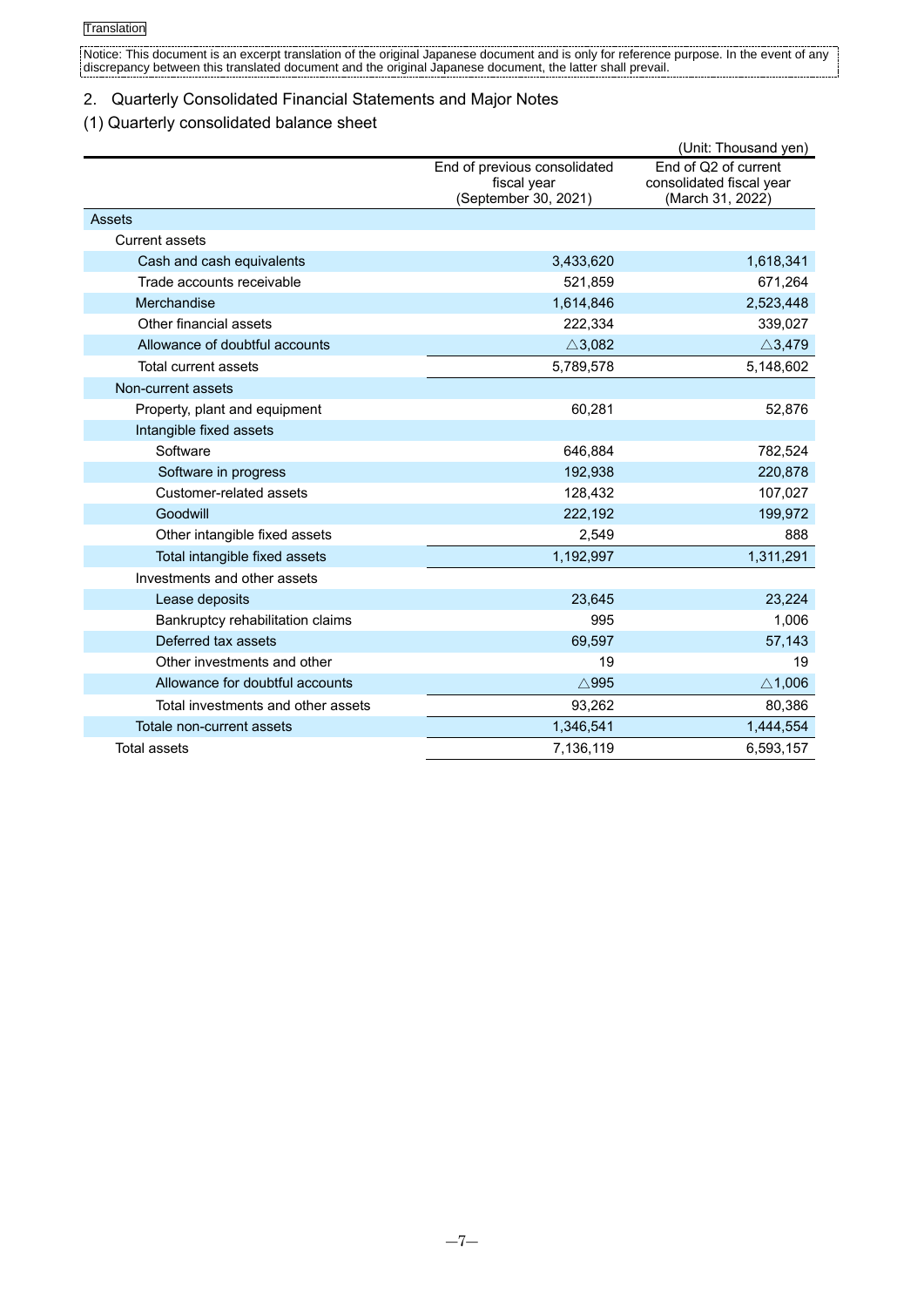|                                      |                                     | (Unit: Thousand yen)                         |
|--------------------------------------|-------------------------------------|----------------------------------------------|
|                                      | End of previous consolidated        | End of Q2 of current                         |
|                                      | fiscal year<br>(September 30, 2021) | consolidated fiscal year<br>(March 31, 2022) |
| Liabilities                          |                                     |                                              |
| <b>Current liabilities</b>           |                                     |                                              |
| Account payable                      | 1,092,309                           | 982,028                                      |
| Short term borrowing                 |                                     | 500,000                                      |
| Income taxes payable                 | 144,166                             | 147,188                                      |
| <b>Contract liabilities</b>          |                                     | 12,439                                       |
| Deposits received                    | 1,129,466                           | 198,451                                      |
| Allowance for employees' bonuses     | 89,733                              | 58,130                                       |
| Allowance for directors' bonuses     | 20,000                              | 30,800                                       |
| Other current liabilities            | 244,006                             | 206,265                                      |
| <b>Total current liabilities</b>     | 2,719,682                           | 2,135,303                                    |
| Non-current liabilities              |                                     |                                              |
| Deferred tax liabilities             | 39,326                              | 32,771                                       |
| Other non-current liabilities        | 700                                 | 457                                          |
| <b>Total non-current liabilities</b> | 40,026                              | 33,229                                       |
| <b>Total liabilities</b>             | 2,759,709                           | 2,168,532                                    |
| Net assets                           |                                     |                                              |
| Shareholders' equity                 |                                     |                                              |
| Capital stock                        | 1,605,446                           | 1,617,987                                    |
| Capital surplus                      | 1,618,557                           | 1,631,098                                    |
| Retained earnings                    | 994,020                             | 1,018,716                                    |
| Treasury stock                       | $\triangle$ 1,252                   | $\triangle$ 1,971                            |
| Total shareholders' equity           | 4,216,771                           | 4,265,829                                    |
| Non-controlling interests            | 159,639                             | 158,794                                      |
| Total net assets                     | 4,376,410                           | 4,424,624                                    |
| Total liabilities and net assets     | 7,136,119                           | 6,593,157                                    |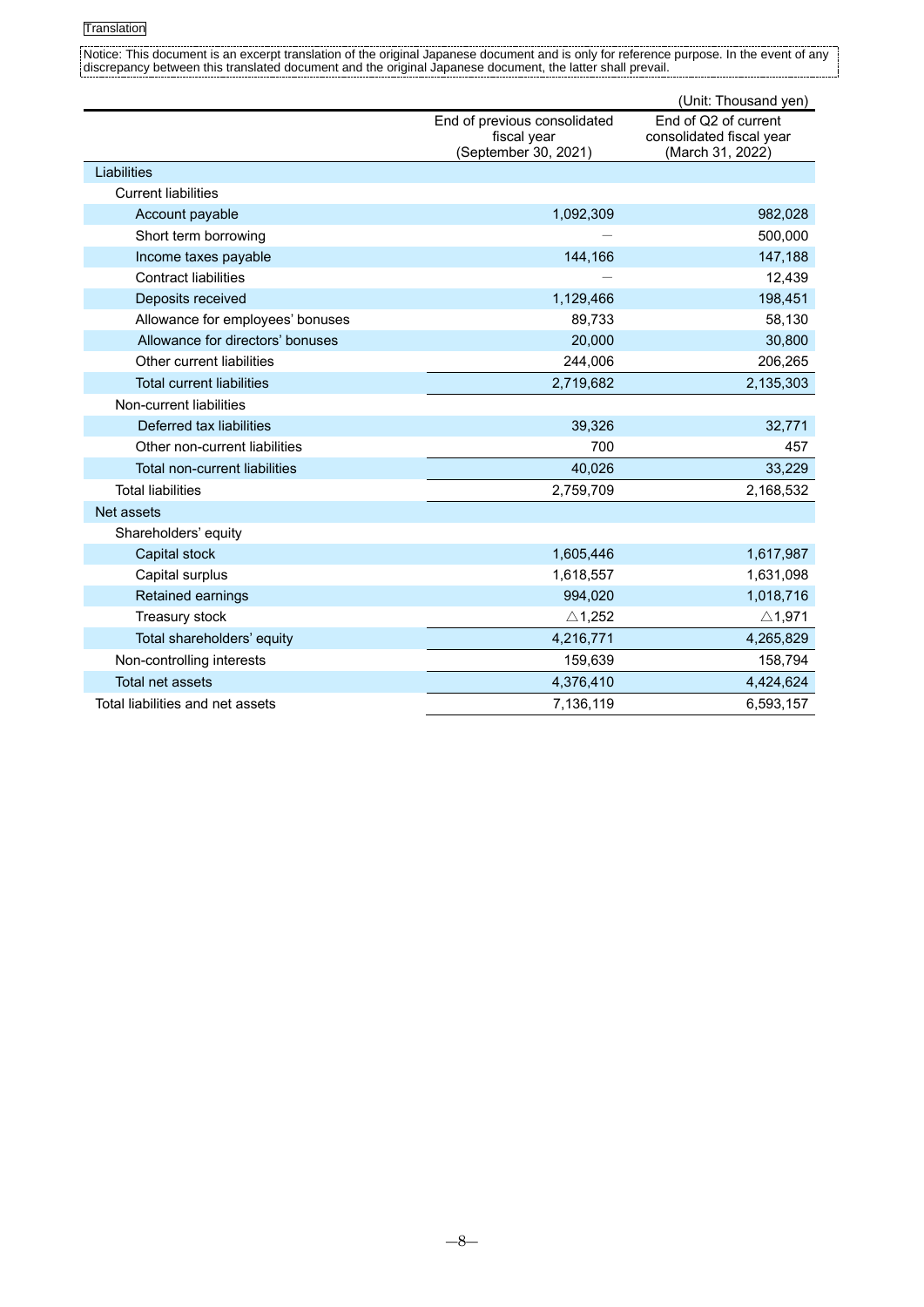í.

Notice: This document is an excerpt translation of the original Japanese document and is only for reference purpose. In the event of any discrepancy between this translated document and the original Japanese document, the latter shall prevail.

## (2) Quarterly consolidated statement of income and statement of comprehensive income

### Quarterly consolidated statement of income

(Q2 cumulative)

|                                                                  |                                                     | (Unit: Thousand yen)                                |
|------------------------------------------------------------------|-----------------------------------------------------|-----------------------------------------------------|
|                                                                  | Q2 FY2021<br>(October 1, 2020 to<br>March 31, 2021) | Q2 FY2022<br>(October 1, 2021 to<br>March 31, 2022) |
| Revenue                                                          | 2,816,315                                           | 4,468,335                                           |
| Cost of goods sold                                               | 1,836,706                                           | 3,258,241                                           |
| Gross profit                                                     | 979,608                                             | 1,210,093                                           |
| Selling, general and administrative expenses                     | 660,695                                             | 839,141                                             |
| Operating profit                                                 | 318,912                                             | 370,952                                             |
| Non-operating income                                             |                                                     |                                                     |
| Interest income                                                  | 59                                                  | 12                                                  |
| Other non-operating income                                       | 665                                                 | 101                                                 |
| Total non-operating income                                       | 725                                                 | 114                                                 |
| Non-operating expense                                            |                                                     |                                                     |
| Interest expense                                                 | 87                                                  | 475                                                 |
| Other non-operating expense                                      | $\overline{2}$                                      |                                                     |
| Total non-operating expense                                      | 89                                                  | 475                                                 |
| Ordinary profit                                                  | 319,549                                             | 370,591                                             |
| <b>Extraordinary loss</b>                                        |                                                     |                                                     |
| Loss on retirement of non-current assets                         | 898                                                 |                                                     |
| <b>Total extraordinary loss</b>                                  | 898                                                 |                                                     |
| Profit before income taxes                                       | 318,650                                             | 370,591                                             |
| Corporation income tax, resident tax, business tax               | 120,184                                             | 131,420                                             |
| Corporation income taxes deferred                                | 9,067                                               | 5,900                                               |
| Total corporation income taxes                                   | 129,252                                             | 137,320                                             |
| Profit                                                           | 189,398                                             | 233,270                                             |
| Profit attributable to non-controlling shareholder $(\triangle)$ | $\triangle$ 22,238                                  | $\triangle$ 844                                     |
| Profit attributable to owners of parent                          | 211.636                                             | 234.115                                             |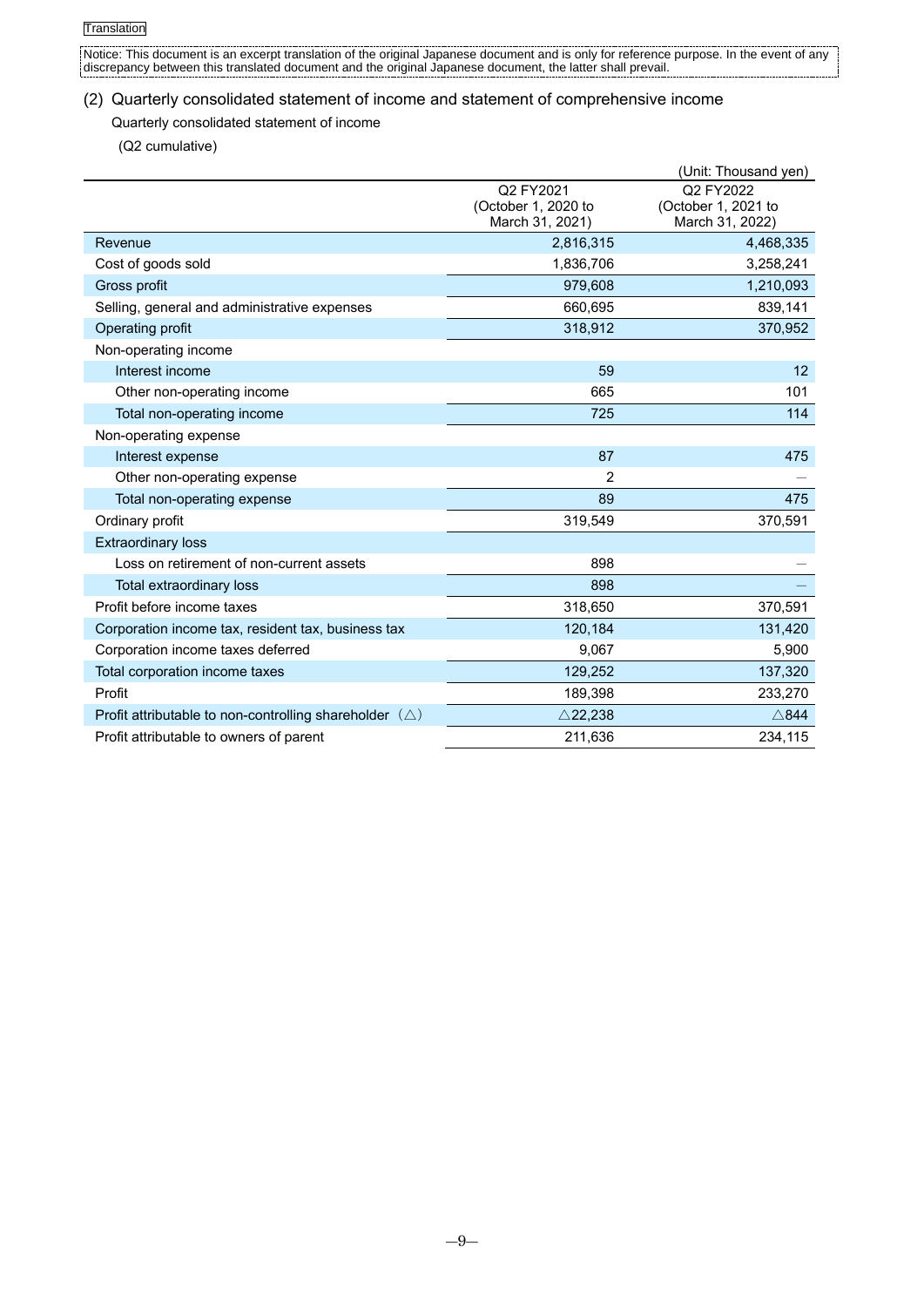### Quarterly consolidated statement of comprehensive income

(Q2 cumulative)

|                                                                  |                     | (Unit: Thousand yen) |
|------------------------------------------------------------------|---------------------|----------------------|
|                                                                  | Q2 FY2021           | Q2 FY2022            |
|                                                                  | (October 1, 2020 to | (October 1, 2021 to  |
|                                                                  | March 31, 2021)     | March 31, 2022)      |
| Profit                                                           | 189.398             | 233,270              |
| Comprehensive income                                             | 189,398             | 233,270              |
| (Breakdown)                                                      |                     |                      |
| Comprehensive income attributable to owners of parent            | 211,636             | 234,115              |
| Comprehensive income attributable to non-controlling shareholder | $\triangle$ 22,238  | $\wedge$ 844         |
|                                                                  |                     |                      |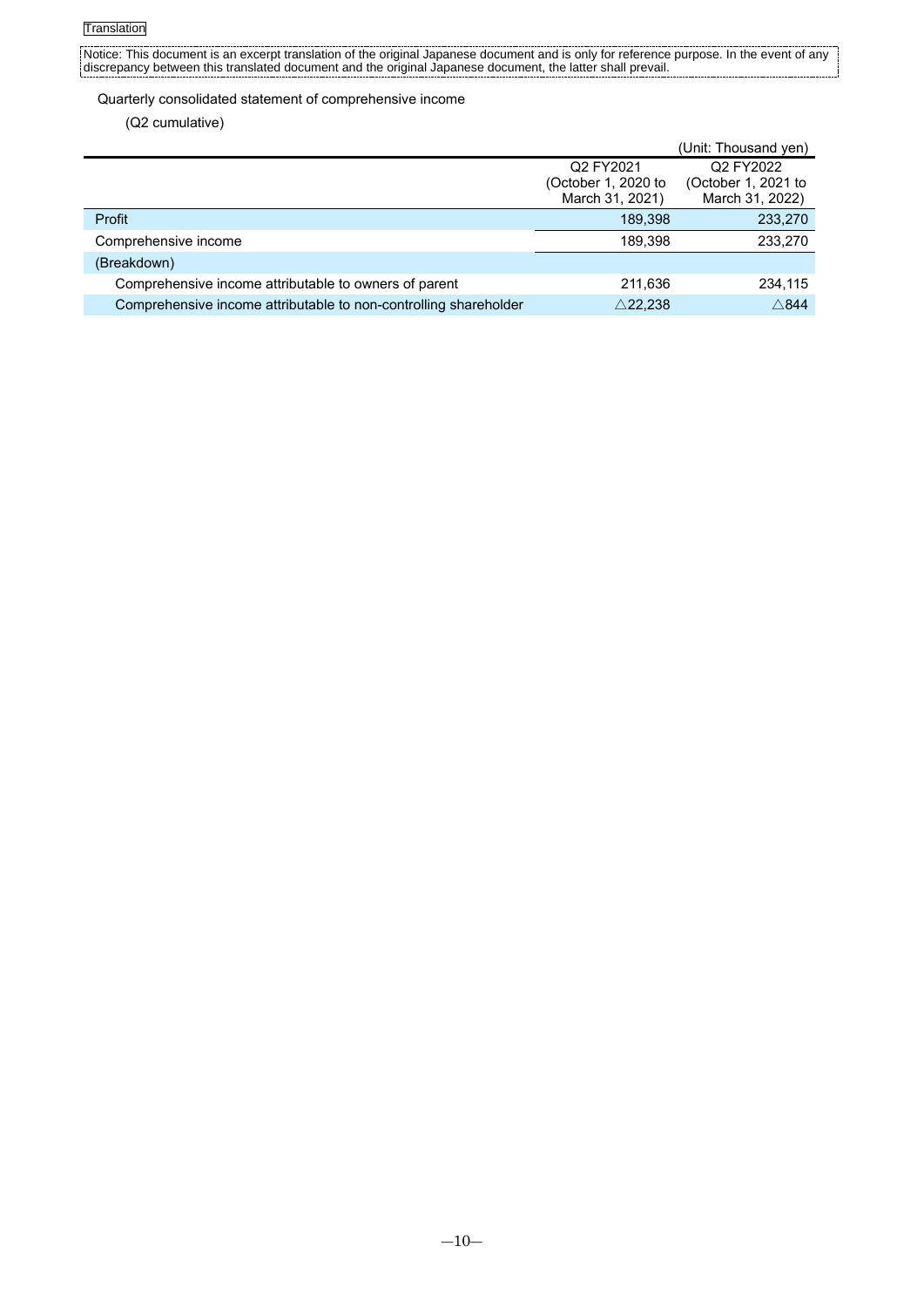## (3) Quarterly consolidated statement of cash flows

|                                                                |                                                          | (Unit: Thousand Yen)                                     |
|----------------------------------------------------------------|----------------------------------------------------------|----------------------------------------------------------|
|                                                                | Q2 FY2021<br>(From October 1, 2020 to<br>March 31, 2021) | Q2 FY2022<br>(From October 1, 2020 to<br>March 31, 2021) |
| Cash flows from operating activities                           |                                                          |                                                          |
| Profit before income taxes                                     | 318,650                                                  | 370,591                                                  |
| Depreciation                                                   | 101,503                                                  | 142,721                                                  |
| Amortization of goodwill                                       | 22,219                                                   | 22,219                                                   |
| Increase(decrease) in allowance for employees'<br>bonuses      | (46,000)                                                 | (31,603)                                                 |
| Increase(decrease) in allowance for directors'<br>bonuses      | (22,760)                                                 | 10,800                                                   |
| in allowance for<br>doubtful<br>Increase(decrease)<br>accounts | 1,174                                                    | 407                                                      |
| Interest income                                                | (59)                                                     | (12)                                                     |
| Interest expense                                               | 87                                                       | 475                                                      |
| Decrease(increase) in trade accounts receivables               | (130, 243)                                               | (149, 415)                                               |
| Decrease(increase) in inventories                              | (424, 327)                                               | (908, 580)                                               |
| Increase(decrease) in trade payables                           | 125,085                                                  | (110, 280)                                               |
| Increase(decrease) in deposits received                        | 45,903                                                   | (931, 014)                                               |
| Other, net                                                     | 278,156                                                  | (131, 282)                                               |
| Subtotal                                                       | 269,389                                                  | (1,714,975)                                              |
| Interest income received                                       | 59                                                       | 12                                                       |
| Interest expense paid                                          | (87)                                                     | (475)                                                    |
| Income taxes paid                                              | (138, 519)                                               | (127, 152)                                               |
| Net cash provided by (used in) operating activities            | 130,842                                                  | (1,842,590)                                              |
| Cash flows from investing activities                           |                                                          |                                                          |
| Purchase of property, plant and equipment                      | (7, 368)                                                 | (4, 857)                                                 |
| Purchase of intangible fixed assets                            | (201, 070)                                               | (299, 608)                                               |
| Other, net                                                     | 3,135                                                    | (18)                                                     |
| Net cash provided by (used in) investing activities            | (205, 303)                                               | (304, 485)                                               |
| Cash flows from financing activities                           |                                                          |                                                          |
| Net increase(decrease) in short term borrowing                 |                                                          | 500,000                                                  |
| Proceeds from share issuance by exercising share<br>options    | 122,413                                                  | 25,080                                                   |
| Purchase of treasury shares                                    | (478)                                                    | (718)                                                    |
| Dividend paid                                                  | (139,040)                                                | (188, 449)                                               |
| Other, net                                                     | (4,070)                                                  | (4, 116)                                                 |
| Net cash provided by (used in) financing activities            | (21, 175)                                                | 331,797                                                  |
| Net increase(decrease) in cash and cash equivalents            | (95, 636)                                                | (1,815,278)                                              |
| Cash and cash equivalents at beginning of period               | 2,946,028                                                | 3,433,620                                                |
| Cash and cash equivalents at end of period                     | 2,850,391                                                | 1,618,341                                                |